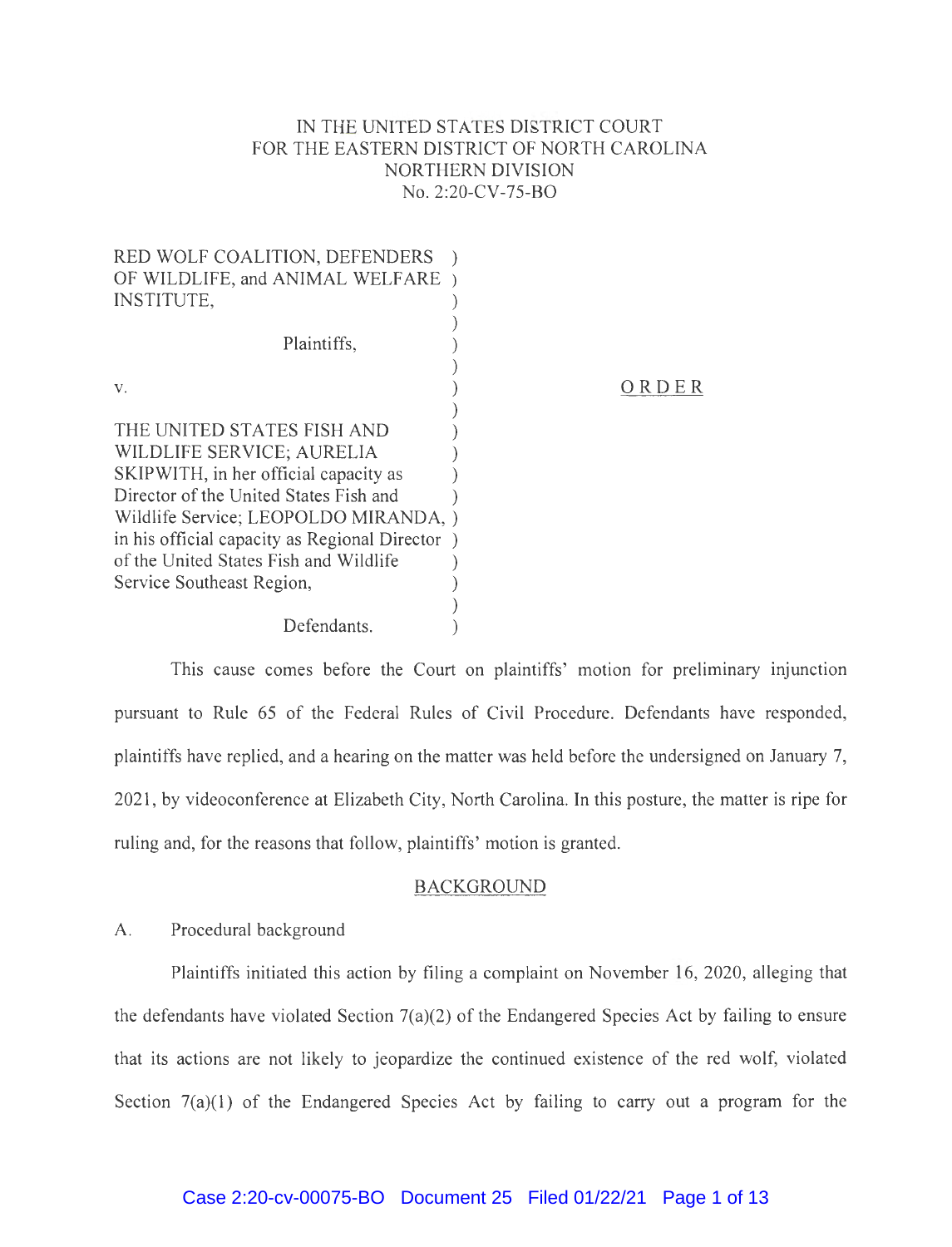conservation of the red wolf, and violated the Administrative Procedures Act by irrationally and without explanation reversing its policy on the release of captive red wolves into the Red Wolf Recovery Area. The instant motion was filed on November 19, 2020.

B. Factual background<sup>1</sup>

The Court provides a summary of the relevant background provided m plaintiffs' complaint and attachments to their motion for preliminary injunction.

The red wolf was once common in the southeastern United States, but its numbers dwindled to near extinction due to hunting and other human pressures. [DE 13-1] Wheeler Deel. Attach. A; 51 Fed. Reg. 41 ,791. In 1987, four pairs of captive-bred red wolves were released in the Alligator River National Refuge as a nonessential, experimental population under Rule  $10(i)$ of the Endangered Species Act. 16 U.S.C. § 1539(j). The Red Wolf Recovery Area now encompasses five northeastern North Carolina counties: Dare, Tyrell, Hyde, Washington, and Beaufort. 50 C.F.R. § 17.84(c)(9)(i).

A 1990 Recovery/Species Survival Plan (SSP) published by the U.S. Fish and Wildlife Service (USFWS) established program goals of 220 red wolves in the wild and 330 red wolves in captivity. Wheeler Decl. Attach. A at 54 of 116. Other specific objectives of the SSP included maintaining a stable, self-sustaining population of red wolves in both captivity and the wild and providing at least twelve red wolves every other year for reintroduction to the wild over the next five years. *Id.* at 57-59 of 116. As of a 2007 five-year status review, wild red wolf population counts fluctuated between approximately 100 and 130 in the five county area. Wheeler Deel. Attach. B. ¶ 2.3.1.d.

<sup>&</sup>lt;sup>1</sup> The history of the red wolf species and the Red Wolf Recovery Program has been recited in several prior orders. *See, Red Wolf Coal. v. United States Fish & Wildlife Serv. ,* 346 F. Supp. 3d 802, 808 (E.D.N.C. 2018); *Gibbs v. Babbitt,* 31 F. Supp. 2d 531 , 532 (E.D.N.C. 1998), *aff'd,* 214 F.3d 483 (4th Cir. 2000).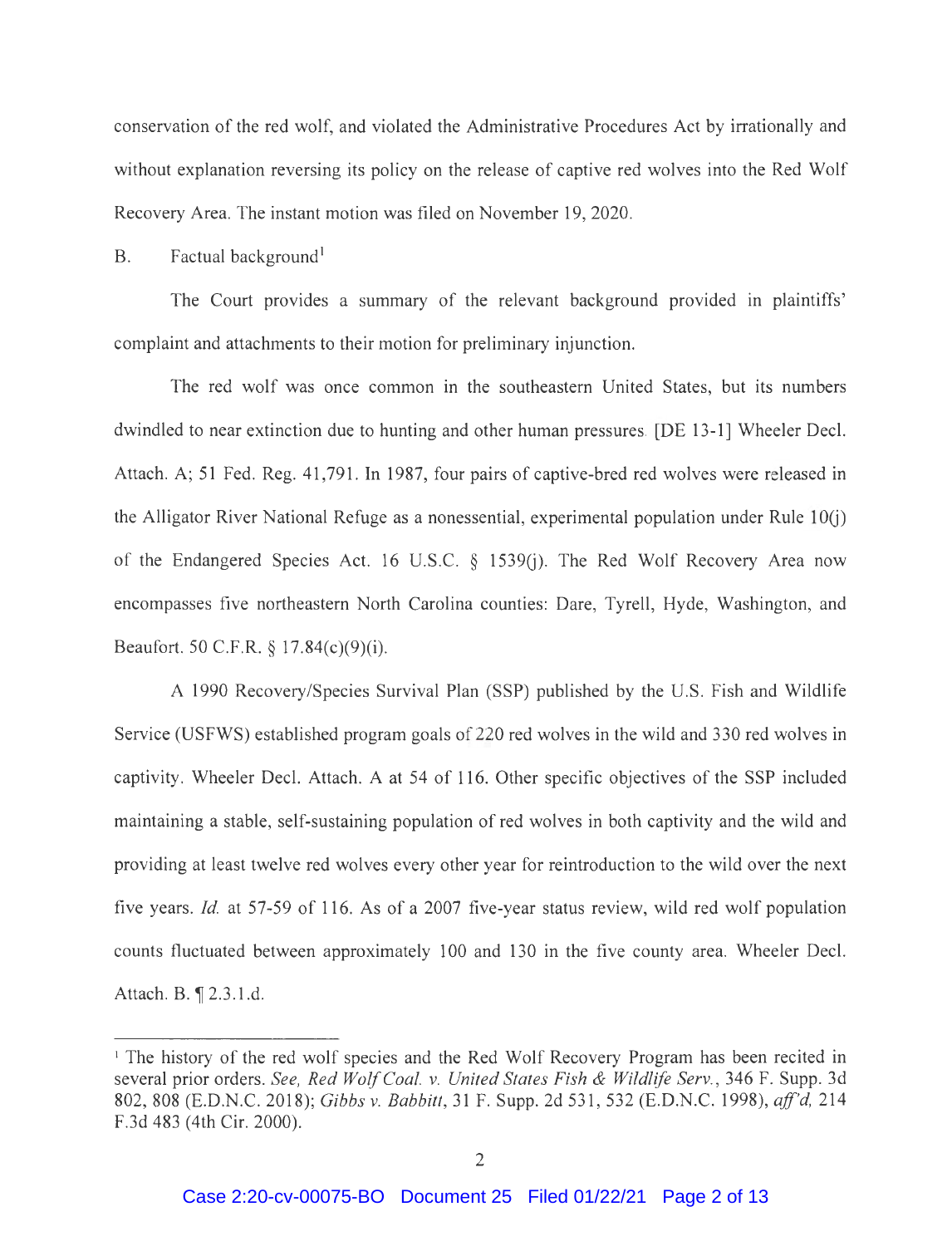USFWS released captive red wolves into the wild every year between 1987 and 2014. Wheeler Decl. Attach I. In addition to increasing the captive red wolf population and supporting the wild population through releases, USFWS also employed other active management strategies. For example, having recognized in its SSP that interactions with coyotes would need to be monitored, Wheeler Deel. Attach. A at 59 of 116, USFWS began in 1999 to sterilize coyotes located in the Red Wolf Recovery Area to reduce hybridization with red wolves. *See*  Wheeler Deel. Attach. D.

On June 30, 2015, USFWS<sup>2</sup> announced that it would cease releasing red wolves from captivity into the wild while it reviewed the continued viability of the Red Wolf Recovery Program. [DE 1] Compl.  $\llbracket$  70. USFWS also began authorizing lethal takes<sup>3</sup> of non-problem red wolves by private landowners and ceased actively managing coyote hybridization by sterilizing coyotes. In 2016, these plaintiffs came to this Court challenging USFWS' actions and seeking preliminary injunctive relief to prevent additional lethal take authorizations of red wolves who did not present a threat to the safety of humans, livestock, or pets. *Red Wolf Coal. v. United States Fish & Wildlife Serv. (Red Wolf Coal.* I), 210 F. Supp. 3d 796, 807-08 (E.D.N.C. 2016).

This Court preliminarily enjoined USFWS from authorizing lethal takes of non-problem red wolves, id., and subsequently entered permanent declaratory and injunctive relief against USFWS. *Red Wolf Coal. (Red Wolf Coal. II) v. United States Fish & Wildlife Serv.,* 346 F. Supp. 3d 802, 815 (E.D.N.C. 2018). Specifically, the Court permanently enjoined USFWS from authorizing lethal takes of non-problem red wolves either directly or by landowner authorization. It further held that USFWS had, *inter alia,* "violated Section 7(a)(l) of the [Endangered Species Act], 16 U.S.C.  $\S$  1536(a)(1), by failing to administer the red wolf recovery program in

<sup>&</sup>lt;sup>2</sup> The Court uses "USFWS" and "defendants" interchangeably in this order.

<sup>&</sup>lt;sup>3</sup> "Take" is defined by the Endangered Species Act as "harass, harm, pursue, hunt, shoot, wound, kill, trap, capture, or collect, or attempt to engage of any such conduct." 16 U.S.C. § 1532(19).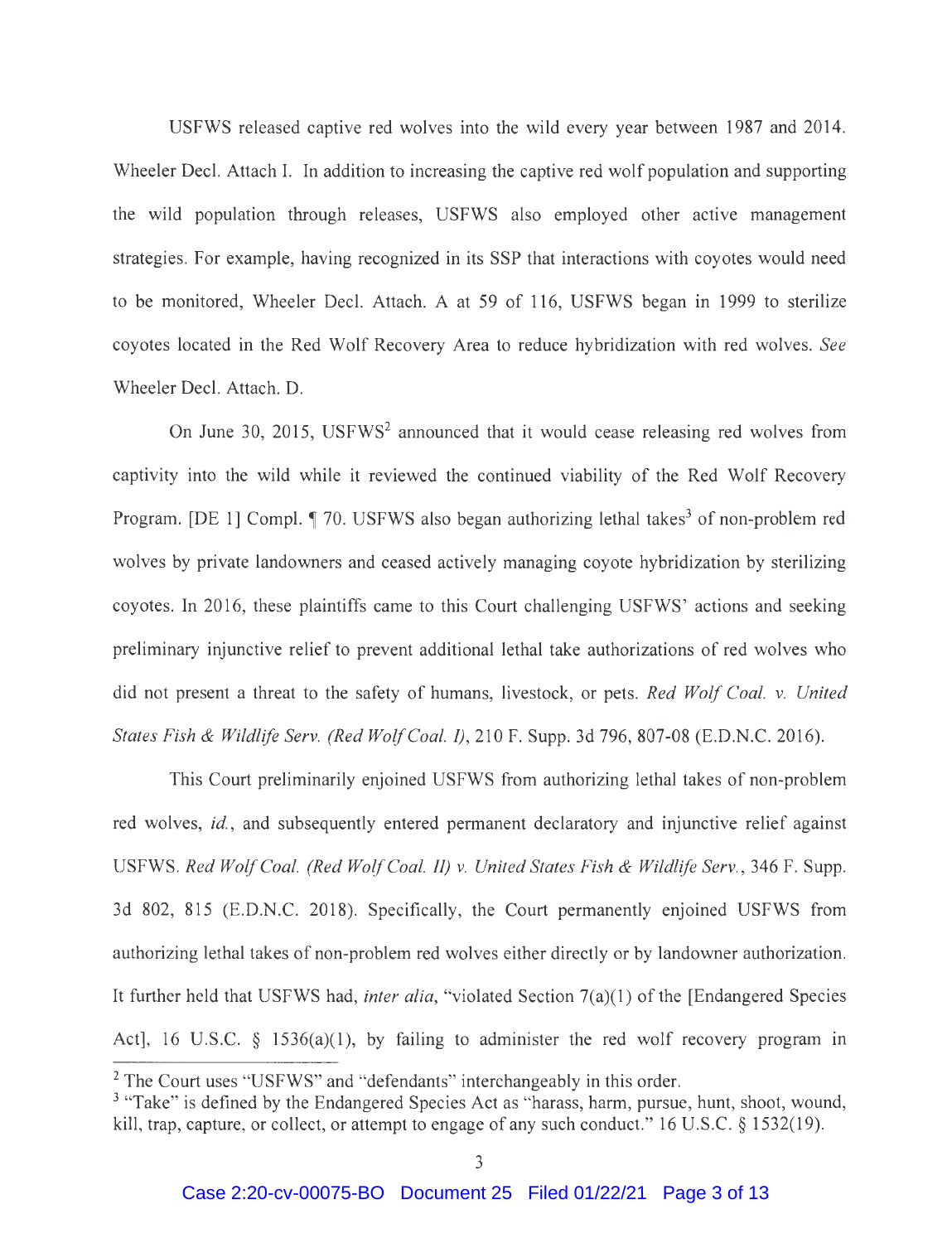furtherance of the purposes of the ESA" and "violated Section  $7(a)(2)$  of the [Endangered Species Act], 16 U.S.C. § 1536(a)(2), by failing to ensure that implementation of 50 C.F.R. § 17.84(c), in light of new information and modifications to the application of the red wolf rule, is not likely to jeopardize the continued existence of the red wolf." *Red Wolf Coal. II,* 346 F. Supp. 3dat815.

When the plaintiffs came to this Court in 2016, the wild red wolf population had dropped to between forty-five and sixty wolves. *Red Wolf Coal. I,* 210 F. Supp. 3d at 799. When the Court entered permanent injunctive and declaratory relief in 2018, their numbers had dropped to forty. *Red Wolf Coal. II,* 346 F. Supp. 3d at 805 . At the time plaintiffs filed their complaint in this case, they allege that there are only seven known red wolves currently in the wild. Compl.  $\P$ 2.

Plaintiffs allege that USFWS has since June 2018 repeatedly asserted that it is not permitted to release captive red wolves into the Red Wolf Recovery Area. *Id.* 181. In the winter of 2019-20, USFWS did release one red wolf into the Red Wolf Recovery Area, which it transferred from the wild population of six red wolves located in St. Vincent National Wildlife Refuge in Florida. *Id.*  $\parallel$  82; [DE 13-27] Prater Decl. Attach. H. Plaintiffs further allege that defendants have sterilized only eight coyotes in the Red Wolf Recovery area since 2018, and all were sterilized in February 2020. *Id.*  $\parallel$  89. This is in contrast to seventy-five coyotes having been sterilized in the Red Wolf Recovery Area between January 2012 and March 2014. *Id.*  $\sqrt{999}$ . In essence, plaintiffs allege that defendants have essentially ceased all active management practices aimed at supporting the red wolf population in the wild, and the result has led to near extinction of the wild population of red wolves.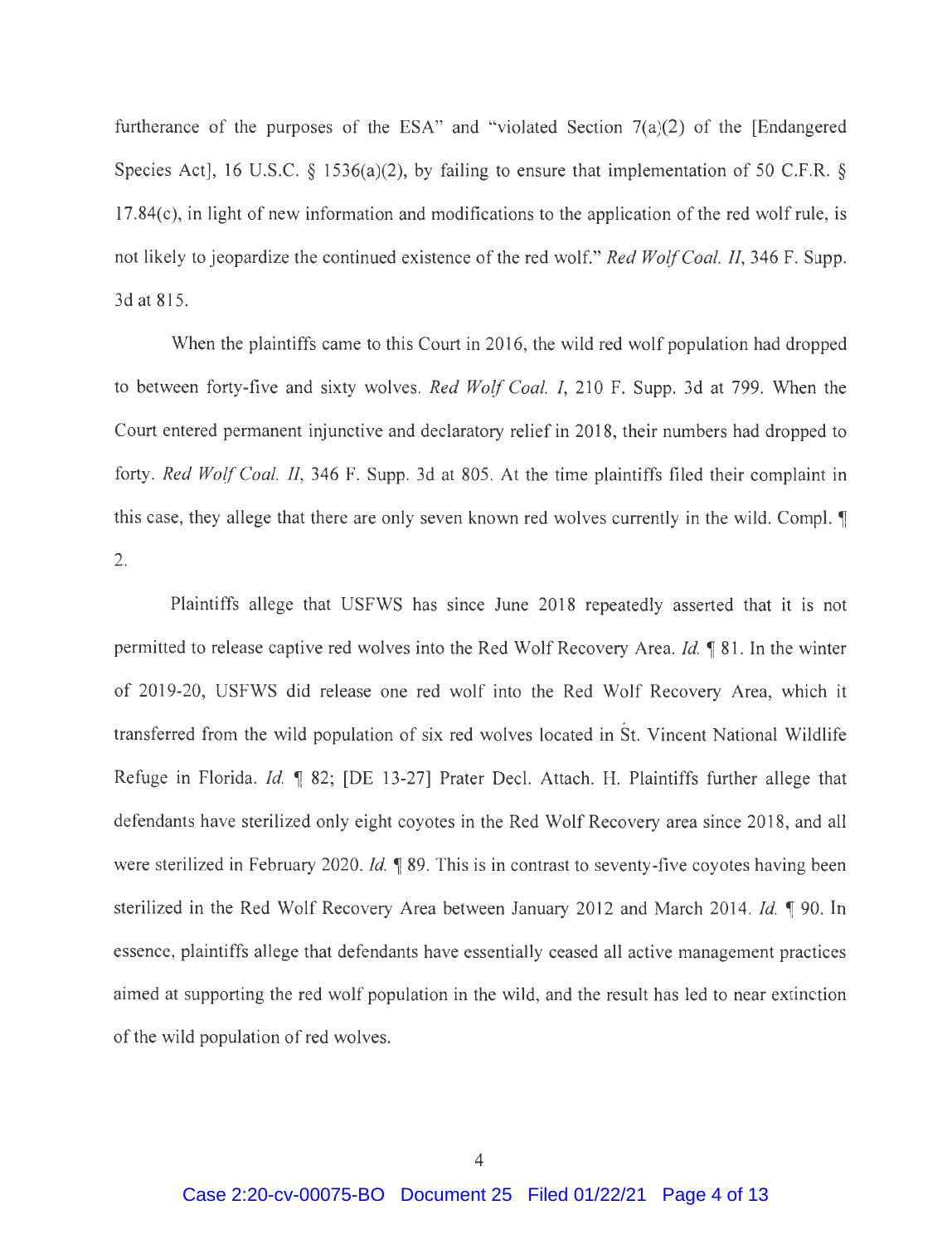#### DISCUSSION

#### I. Legal Standard

"A preliminary injunction is an extraordinary and drastic remedy. " *Muna/ v. Geren,* 553 U.S. 674, 689 (2008) (quotation and citation omitted). A movant must make a clear showing of each of four elements before a preliminary injunction may issue: (1) that he is likely to succeed on the merits, (2) that he is likely to suffer irreparable harm in the absence of preliminary relief, (3) that the balance of equities tips in his favor, and ( 4) that an injunction is in the public interest. *Winter v. Nat. Res. Def Council, Inc.,* 555 U.S. 7, 20 (2008); *see also Real Truth About Obama, Inc. v. Fed. Election Comm 'n,* 575 F.3d 342, 347 (4th Cir. 2009).

Typically, a preliminary injunction is entered in order to preserve the status quo ante. *Wetzel v. Edwards,* 635 F.2d 283, 286 (4th Cir. 1980) (citation omitted). Mandatory preliminary injunctions, on the other hand, "do not preserve the status quo and normally should be granted only in those circumstances when the exigencies of the situation demand such relief. " *Id.* 

II. Analysis

A. Likelihood of success on the merits

Plaintiffs have demonstrated that they are likely to succeed on the merits of their

Endangered Species Act claims. Section 7 of the Act provides that

(1) The Secretary [of the Interior] shall review other programs administered by him and utilize such programs in furtherance of the purposes of this chapter. All other Federal agencies shall, in consultation with and with the assistance of the Secretary, utilize their authorities in furtherance of the purposes of this chapter by carrying out programs for the conservation of endangered species and threatened species listed pursuant to section 1533 of this title.

(2) Each Federal agency shall, in consultation with and with the assistance of the Secretary, insure that any action authorized, funded, or carried out by such agency (hereinafter in this section referred to as an "agency action") is not likely to jeopardize the continued existence of any endangered species or threatened species or result in the destruction or adverse modification of habitat of such species which is determined by the Secretary, after consultation as appropriate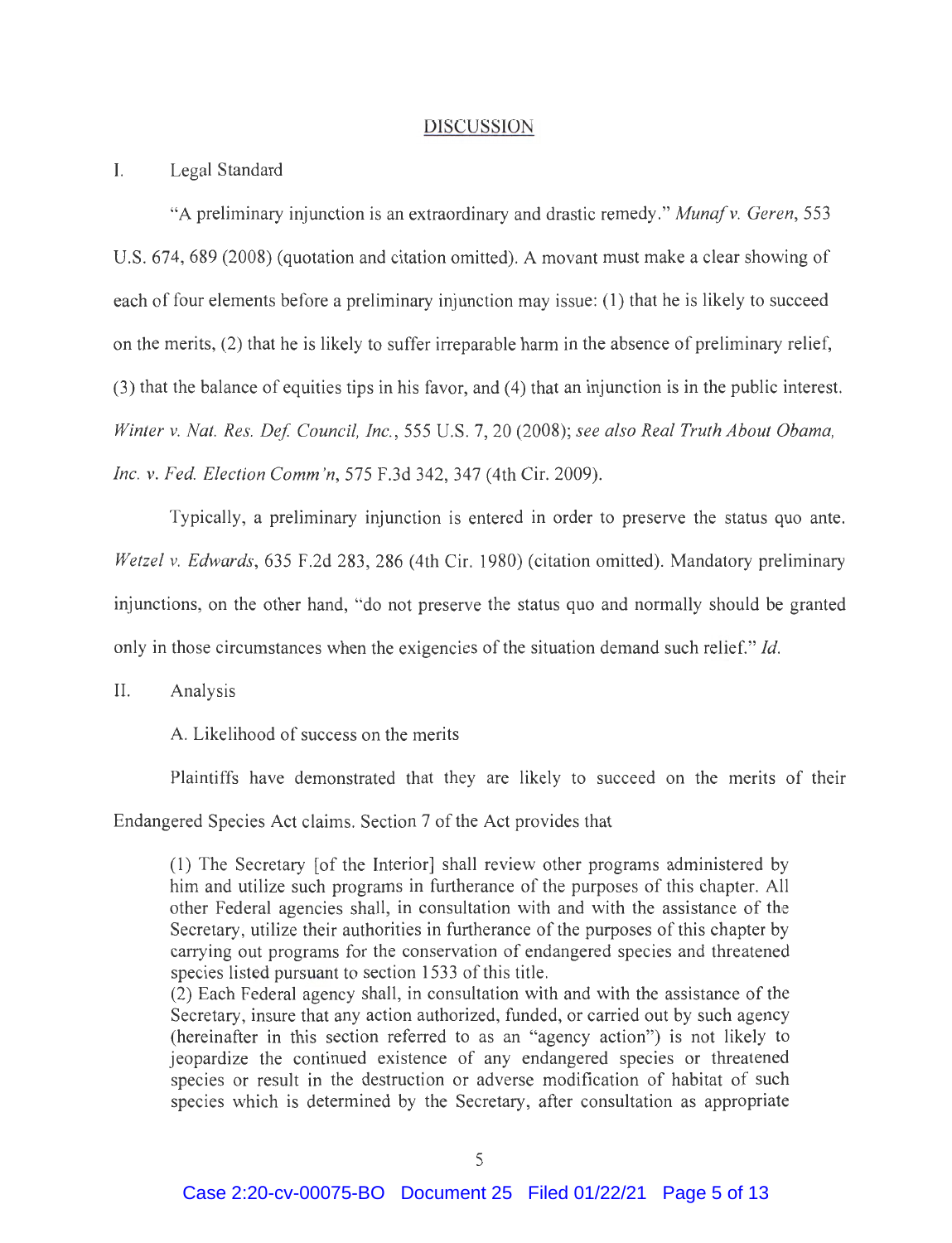with affected States, to be critical, unless such agency has been granted an exemption for such action by the Committee pursuant to subsection (h) of this section. In fulfilling the requirements of this paragraph each agency shall use the best scientific and commercial data available.

16 U.S.C. § 1536(a)(l)-(2). Both sections referenced above impose affirmative, substantive duties on the Secretary and the agencies, such as USFWS, to which the Secretary has delegated his duties. *See Sierra Club v. Glickman,* 156 F.3d 606, 615-16 (5th Cir. 1998); *Defs. of Wildlife v. Martin,* 454 F. Supp. 2d 1085, 1095 (E.D. Wash. 2006). In other words, in regard to the affirmative duty to carry out a program to conserve a species,

while agencies might have discretion in selecting a particular program to conserve . .. they must in fact carry out a program to conserve, and not an "insignificant" measure that does not, or is not reasonably likely to, conserve endangered or

threatened species. To hold otherwise would turn the modest command of section 7(a)(l) into no command at all by allowing agencies to satisfy their obligations with what amounts to total inaction.

*Fla. Key Deer v. Paulison,* 522 F.3d 1133, 1147 (11th Cir. 2008). Section 7(a)(2) imposes a duty to consult whenever federal action "reasonably would be expected, directly or indirectly, to reduce appreciably the likelihood of both the survival and recovery of a listed species in the wild by reducing the reproduction, numbers, or distribution of that species." 50 C.F.R. § 402.02 (defining "jeopardize the continued existence of" as used in Section  $7(a)(2)$ ).

USFWS argues that plaintiffs' Endangered Species Act claims will fail. Defendants contend that the Court lacks jurisdiction to consider these claims because Section  $7(a)(1)$  gives USFWS and other agencies broad discretion in determining how to factor endangered species conservation into their decision making, and the failure to act does not constitute agency action which requires consultation under Section  $7(a)(2)$ . Defendants' arguments miss the mark.

At the outset, the Court agrees with plaintiffs that defendants' vague challenge to this Court's jurisdiction lacks merit as plaintiffs' claims have plainly been brought under the citizensuit provision of the Endangered Species Act. *See* Compl. 16.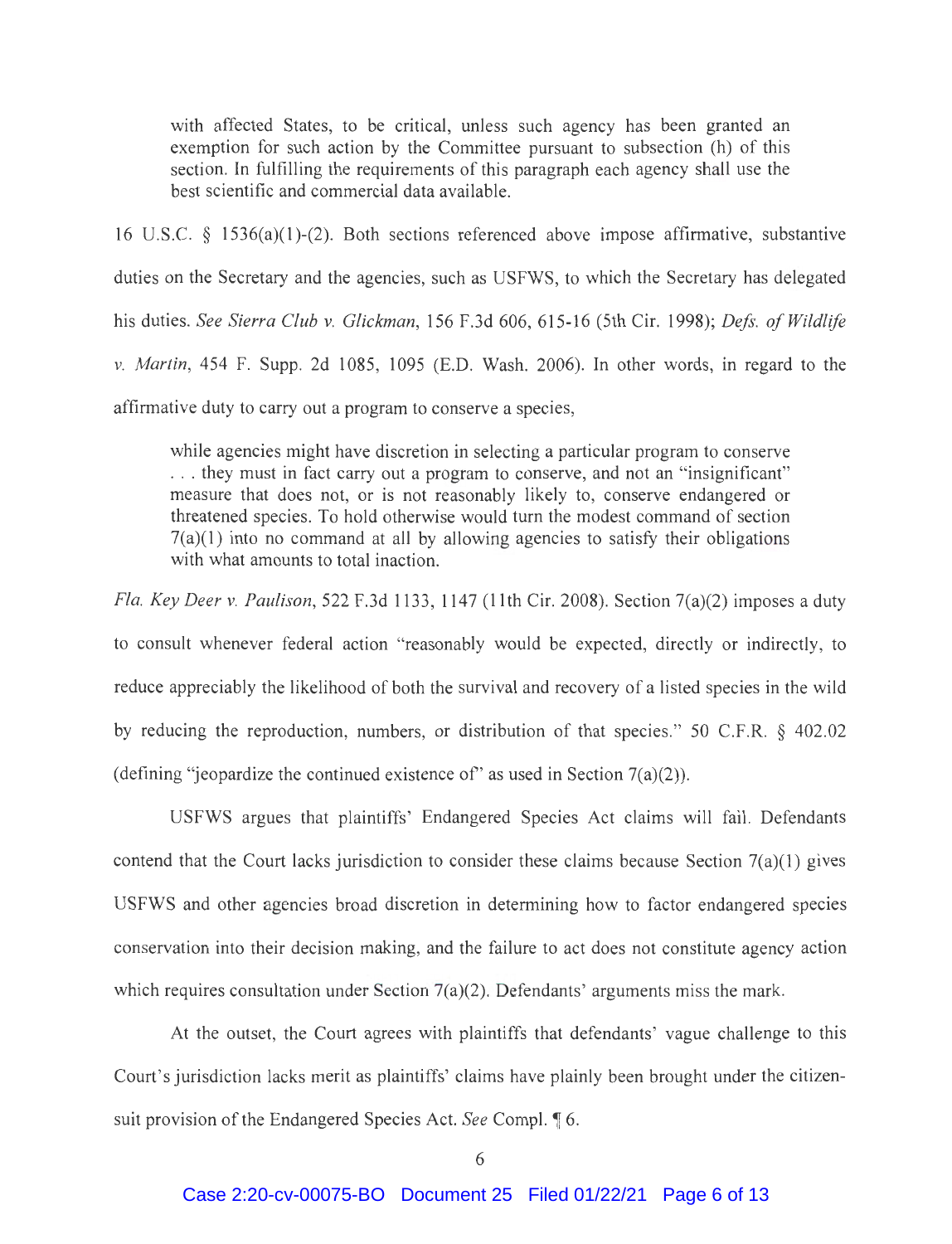Though inaction has been held not to trigger a duty to consult under Section 7(a)(2), *see W Watersheds Project v. Matejka,* 468 F.3d 1099, 1107-08 (9th Cir. 2006), plaintiffs challenge USFWS's *action* of adopting a binding policy which dictates that it lacks the authority to release captive red wolves into the wild in the Red Wolf Recovery Area. Moreover, plaintiffs' challenge to defendants' policy is substantive, not procedural as defendants argue.

As to plaintiffs' Section  $7(a)(1)$  claim, defendants argue that this section of the statute is inapplicable to them. This argument is unsupported by the case law and has been previously rejected by this Court. *See Red Wolf Coal. II,* 346 F. Supp. 3d at 813 (citing *Nat 'l Wildlife Fed 'n v. Norton,* 386 F. Supp.2d 553, 567 (D. Vt. 2005)). Plaintiffs correctly argue that defendants indeed have discretion in implementing programs for Section  $7(a)(1)$  purposes, but that such programs *must be for the conservation of endangered and threatened species.* Defendants current list of actions, included in the declaration of defendant Miranda-Castro, fails to show how they are implementing a program for the conservation of the wild red wolf population. Regional Director Miranda-Castro details how USFWS has recently committed to revise its red wolf recovery plan by February 2023 as well as the steps USFWS will take and issues it will consider in revising that plan. [DE 17-1] Miranda-Castro Decl.  $\P$  2. He details the steps USFWS has taken to involve state partners and key stakeholders in its on-going review of the program, including points of agreement that have been reached among members of a team comprised of representatives from federal and state agencies, university scientists, species experts, nongovernmental organizations, and private landowners. *Id.* 18-9.

Regional Director Miranda-Castro also discusses the USFWS's current active management of the wild red wolf population: monitoring any radio-collared wolves; using remote sensing cameras and scent stations to assess red wolf movements, pack dynamics, and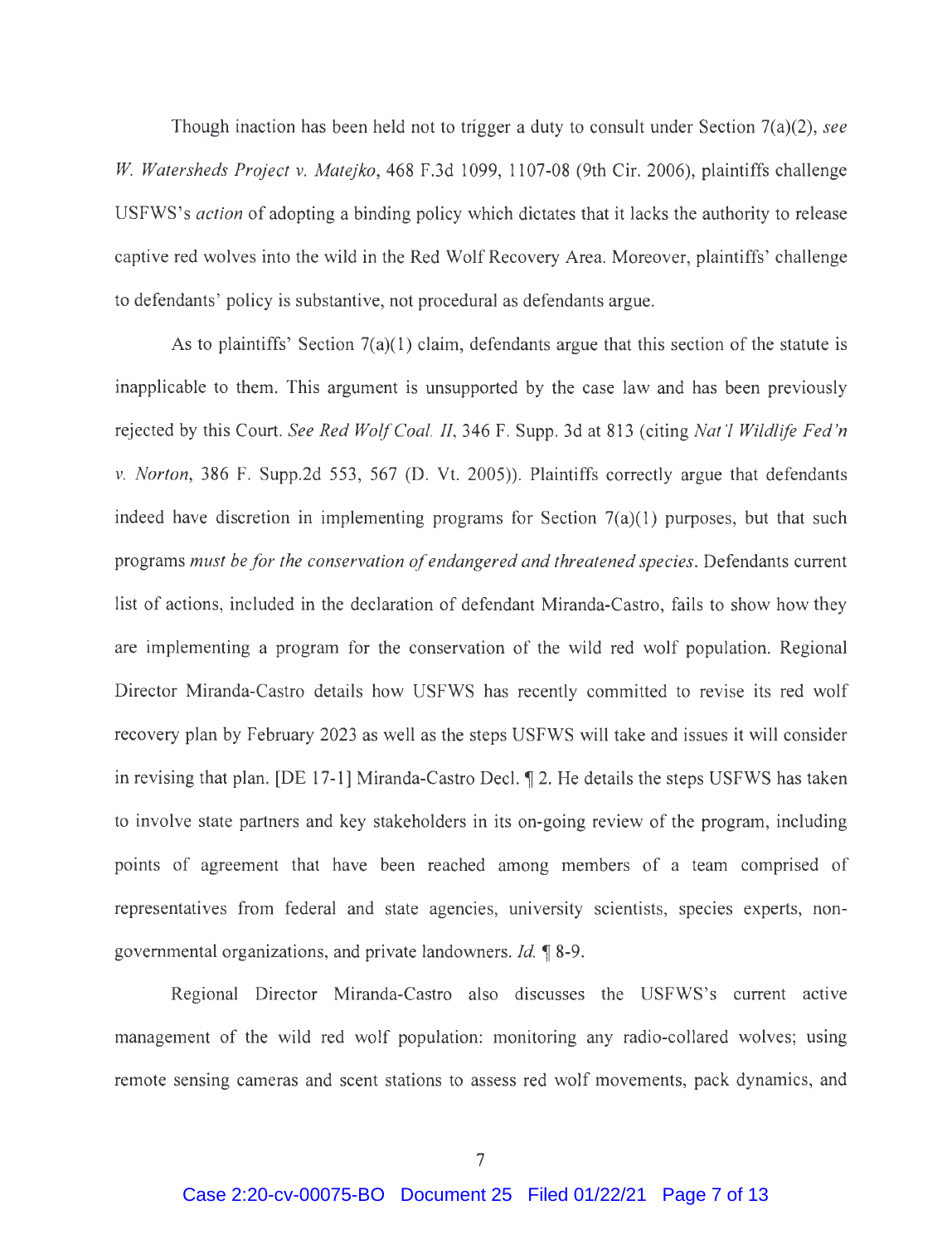general wolf health; as well as working toward collaring all red wolves with bright orange collars. *Id.* 1 14. These passive management techniques appear to fall woefully short of a program designed to conserve the red wolf in the wild. As this Court previously held,

It is undisputed that the reintroduction of the red wolf into the Red Wolf Recovery Area is not without its challenges, but absent a change in Congress' mandate or a decision to delist or reclassify the red wolf under the [Endangered Species Act], the recent USFWS decisions to discontinue successful population management tools while increasing the likelihood that landowner lethal takes will be approved for wolves which historically would not have been subject to take, amount to a failure comply with its affirmative duty to "carry out conservation measures until conservation [is] no longer necessary."

*Red Wolf Coal. II,* 346 F. Supp. 3d at 814 (E.D.N.C. 2018) (citation omitted). That USFWS is no longer authorizing lethal takes for non-problem wolves does not change the conclusion that a policy to discontinue successful population management tools likely violates Section 7 of the Endangered Species Act.

Finally, plaintiffs have demonstrated a likelihood of success on their Administrative Procedures Act claim. Defendants contend that this claim fails because plaintiffs have not challenged a final agency action. But plaintiffs' allegations and evidence support that the policy to discontinue releasing captive red wolves into the wild population in the Red Wolf Recovery Area represents a consummation of USFWS's decision making process, and is not tentative or interlocutory. *Bennett v. Spear,* 520 U.S. 154, 178 (1997). Despite having released captive red wolves into the wild consistently from the inception of the program through 2015, in 2018 USFWS declared that it was limited to releasing up to twelve wolves and that no additional releases after that were actually authorized. 83 Fed. Reg. at 30,385 .

USFWS argues that this statement represents a "pause" in one aspect of its red wolf management program, and thus is interlocutory and not final or binding. But this argument is in direct conflict with USFWS's own preliminary statement to its June 2018 Proposed Replacement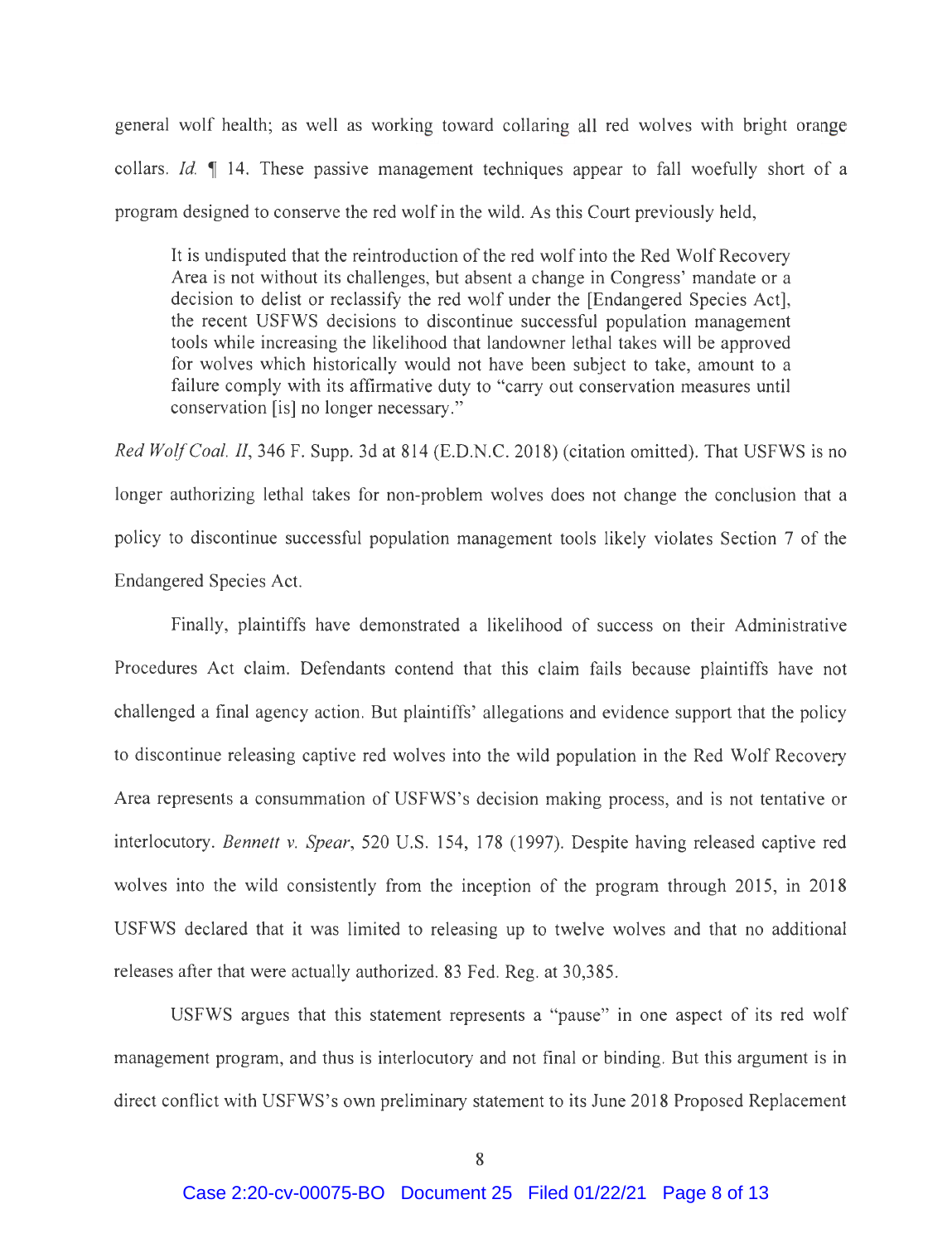of the Regulations for the Nonessential Experimental Population of Red Wolves in Northeastern North Carolina. *Id.* It is true that the June 2018 proposed rule has not been adopted and is not a final rule, but this same policy position is also reflected in internal agency documents, including a June 2019 decision memorandum for the regional director. [DE 13-27] Prater Dec. Attach. H ("Based upon the current interpretation of the existing  $10(i)$  rule for the management of the NENC [wild population], the Service is not authorized to directly release animals from the Species Survival Plan (SSP) captive population into the NENC [wild population].").

"Agencies are free to change their existing policies as long as they provide a reasoned explanation for the change." *Encino Motorcars, LLC v. Navarro,* 136 S. Ct. 2117, 2125 (2016). Defendants have not pointed to a reasoned explanation for their change in policy, and "unexplained inconsistency in agency policy is a reason for holding an interpretation to be an arbitrary and capricious change from agency practice." *Id.* (internal alteration, quotations, and citation omitted). The Court thus concludes that plaintiffs are likely to succeed on their Administrative Procedures Act claim.

### B. Irreparable harm

Plaintiffs allege irreparable harm to their members if there are no red wolves in the wild to enjoy viewing, hearing, and photographing. *See, e.g.*, Wheeler Decl.  $\parallel$  25; [DE 13-42] Beeland Decl.  $\llbracket \llbracket$  18-20; [DE 13-47] Hancock Decl.  $\llbracket \llbracket$  14-19; *see also Sierra Club v. U.S. Army Corps of Engineers,* 645 F.3d 978, 995 (8th Cir. 2011) (harm to plaintiffs' aesthetic, educational, and ecological interests in the environment sufficient to demonstrate irreparable harm). Defendants do not expressly argue that plaintiffs' members will not be irreparably harmed, but rather list the steps they are taking to address long-term recovery planning.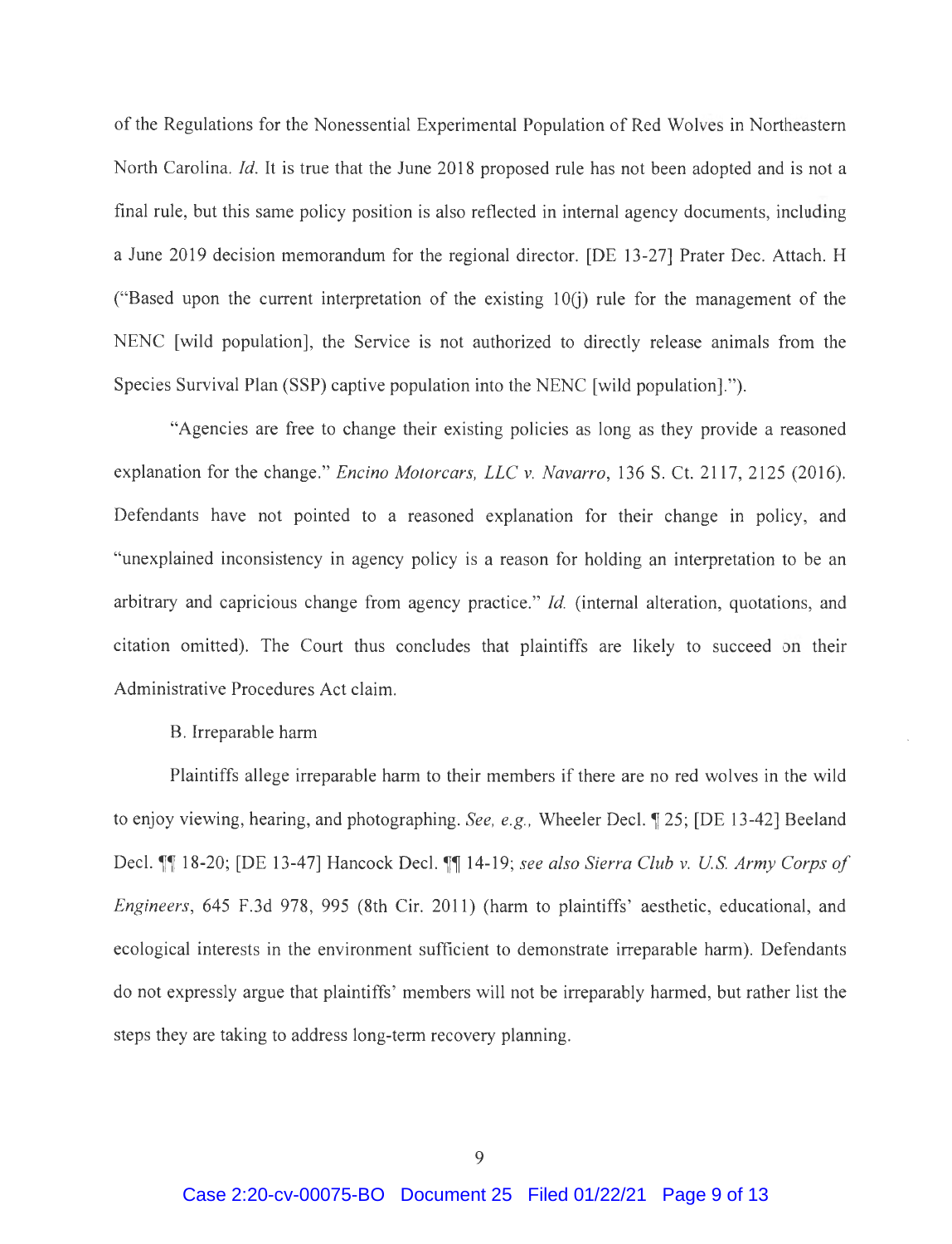While the risk of extinction is certainly not required to obtain injunctive relief, *Nat'! Wildlife Fed 'n v. Nat'! Marine Fisheries Serv.,* 886 F.3d 803, 819 (9th Cir. 2018), plaintiffs have demonstrated that extinction is a very real possibility in this case. Roughly half of the seven remaining wild red wolves are aged nine or ten years, leaving them with short remaining life expectancy; there were no breeding pairs and no red wolf pups born in the wild in 2019 or 2020, indicating that the wild population may have become too small to facilitate breeding pairs; and reversal of the prior policy to release captive red wolves into the wild population and engage in proactive and regular adaptive management to address coyote hybridization have had significant adverse impacts and will hasten the extinction of red wolves in the wild. [DE 13-34] Vucetich Decl. **1** 16-20. The Court determines that plaintiffs have demonstrated irreparable harm.

C. Balance of equities and the public interest

The parties agree this these factors merge when the government is the defendant. *Nken v. Holder,* 556 U.S. 418, 435 (2009). Defendants argue that the balance of the equities and the public interest weigh against granting preliminary injunctive relief, again citing the work it is doing to draft and finalize a revised plan to recover the red wolf. Defendants' argument again misses the mark. Plaintiffs are not alleging that USFWS should cease its efforts to revise its red wolf recovery plan, rather they are arguing that USFWS violates the Endangered Species Act and the Administrative Procedures Act when it takes actions while doing so which all but guarantee the extinction of the wild population of red wolves in the Red Wolf Recovery Area.

It has been plain since the Fourth Circuit's decision in *Gibbs v. Babbitt* that conservation of the wild red wolf is in the public interest. 214 F.3d 483, 496 (4th Cir. 2000) ("it is for Congress to choose between inaction and preservation .... ") To date, Congress has not chosen to abandon efforts to rehabilitate red wolves in the wild. In light of the particular harm threatened in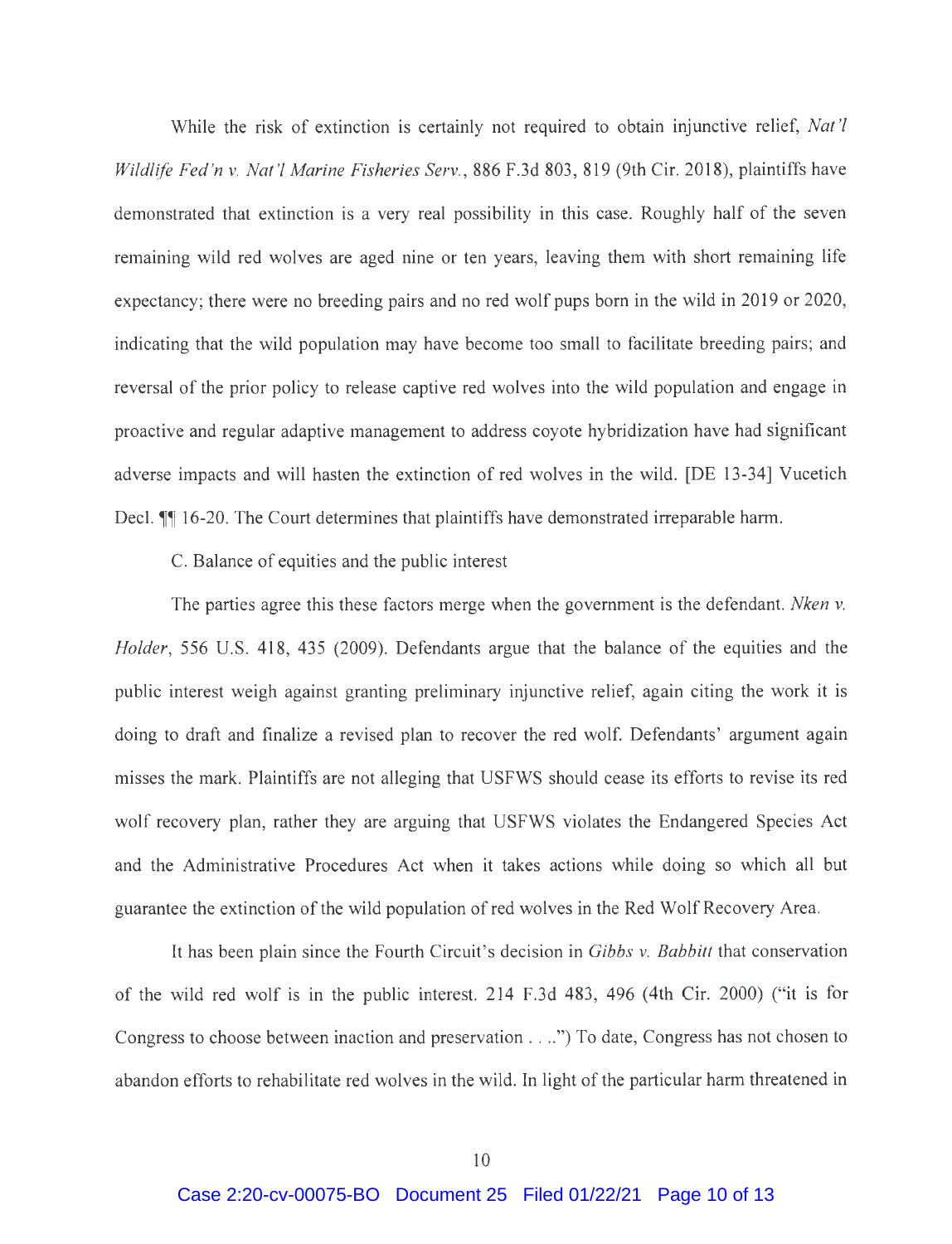this case, plaintiffs have further demonstrated that additional relief, beyond merely maintaining the status quo, is necessary in this instance to "protect against irreparable harm during the pendency of a lawsuit ultimately to preserve the court's ability to render a meaningful judgment on the merits." *In re Microsoft Corp. Antitrust Litig. ,* 333 F.3d 517, 525 (4th Cir. 2003). The extinction of the wild red wolf during the pendency of this litigation would indeed hinder this Court's ability to render any meaningful judgment, and the exigency of the extinction of the wild red wolf population in the Red Wolf Recovery Area demands such relief.

Accordingly, the Court determines that plaintiffs have satisfied their burden and that entry of a preliminary injunction is appropriate.

III. Injunction

## A. Scope and terms

At the hearing before the undersigned, defendants detailed some recent actions which inform this Court's decision as to the scope and terms of its preliminary injunction. Defendants have obtained a permit from the State of North Carolina which will allow them to sterilize coyotes on private and state lands in addition to federal lands. Defendants indicated that they currently are attempting to make two pairs of red wolves ready to release into the Red Wolf Recovery Area. All parties were able to agree that releasing family groups and pup fostering are two of the most effective ways to release red wolves and increase their chance of survival in the wild. The parties further agree that the release of red wolves unprepared to live in the wild fails to further conservation.

The Court has determined that defendants' current policy which interprets the red wolf 1 0(i) rule as preventing them from releasing red wolves from the captive population into the Red Wolf Recovery Area likely violates the Endangered Species Act and the Administrative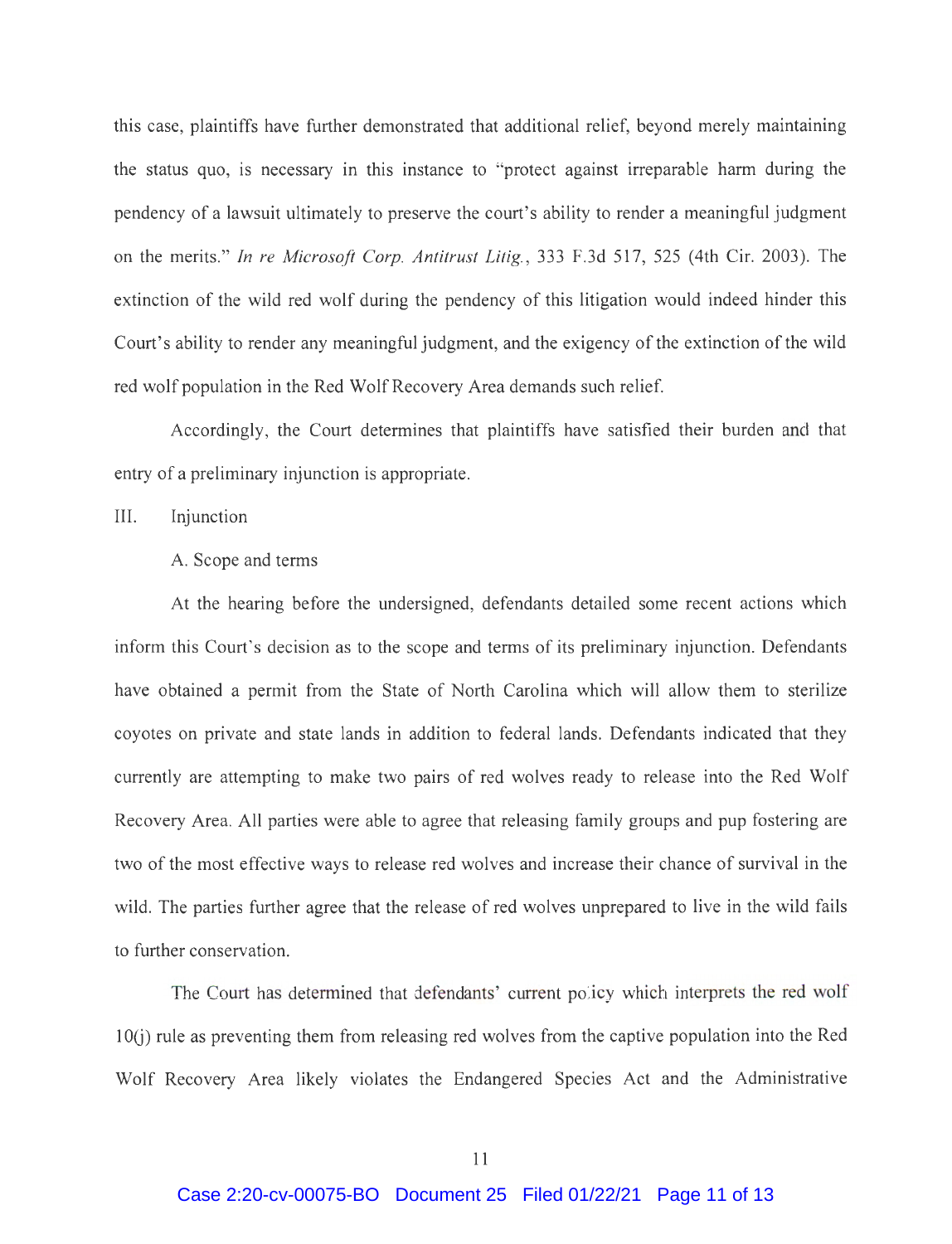Procedure Act. Failing to release additional wolves, from either the captive population or wild population at St. Vincent National Wildlife Refuge, will all but certainly result in the extinction of the red wolf in the wild in North Carolina. Preliminarily enjoining defendants from effecting its policy regarding captive red wolf releases is necessary to prevent this outcome.

However, the Court will not mandate a particular number of wolves to be released or a timeline for the release of captive wolves into the Red Wolf Recovery Area as plaintiffs request. Rather, defendants shall draft a plan to release captive red wolves into the Red Wolf Recovery Area in consultation with their scientists and experts in the field. This plan will be submitted to the Court not later than March 1, 2021 , and plaintiffs will be permitted fourteen days to respond. Defendants' release plan should include metrics which can be used to measure performance so that the parties may return to the Court in six months with a joint status update. In the absence of any objection by the plaintiffs, USFWS shall act under the terms of its release plan without requiring further order from the Court.

B. Security

Rule 65(c) of the Federal Rules of Civil Procedure requires the Court to consider whether plaintiffs should provide security in an amount sufficient to pay the costs and damages sustained by any party found to have been wrongfully enjoined. Where circumstances warrant it, a nominal bond may suffice. *Hoechst Dia/oil Co. v. Nan Ya Plastics Corp. ,* 174 F.3d 411 , 421 n.3 ( 4th Cir. 1999).

The Court finds such circumstance to exist here where plaintiffs are public interest groups who might otherwise be barred from obtaining meaningful judicial review were the bond required more than nominal. *See Nat. Res. Def. Council, Inc. v. Morton*, 337 F. Supp. 167, 169 (D.D.C. 1971). Accordingly, the Court finds that a \$100 security will be sufficient.